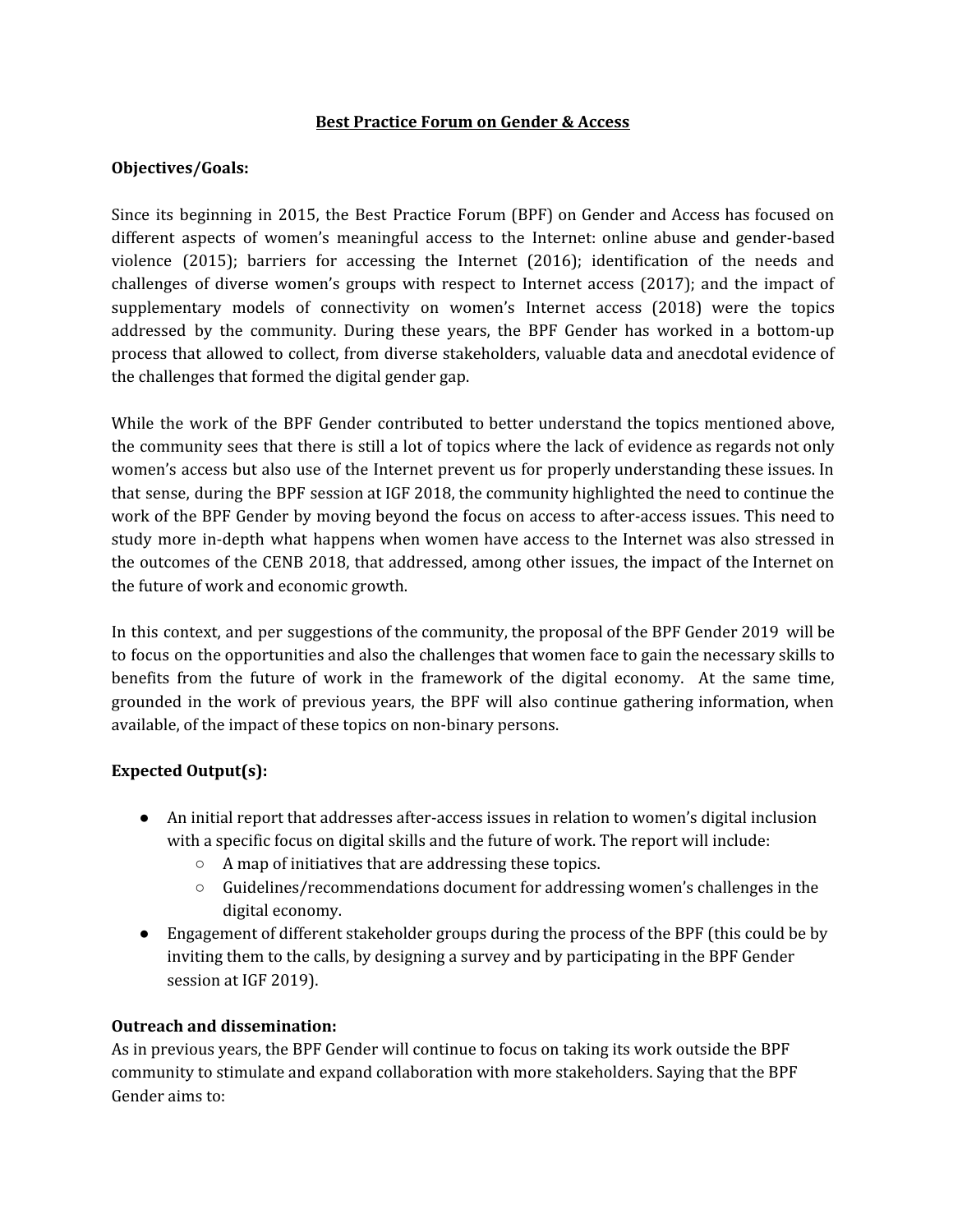- Take the findings and outcomes of the BPF Gender to spaces and forums in and outside the IG ecosystem (e.g., W20) to present the work that has been done and identify synergies of work.
- Further collaboration with EQUALS Global partnership to which the Gender and Access BPF community has already made contributions in 2016 and 2017, with focus on non-replication of efforts (contact with the EQUALS Access Coalition leaders) and to amplify messages.
- Improve engagement with relevant DCs and other inter-sessional activities and NRIs.
- **●** Outreach and engagement through various online platforms as identified as strategic (e.g., survey, twitter conversations, webinars)

# **Timeframe:**

February: Community feedback on the proposal March: Restarting the BPF meetings to discuss the methodology of work. March-Sep: Community work (calls, surveys, outreach etc) Oct: First draft of the report for comments. Nov: BPF Session at IGF 2019 Dec: Output paper

**Co-facilitators:** Raquel Gatto María Paz Canales